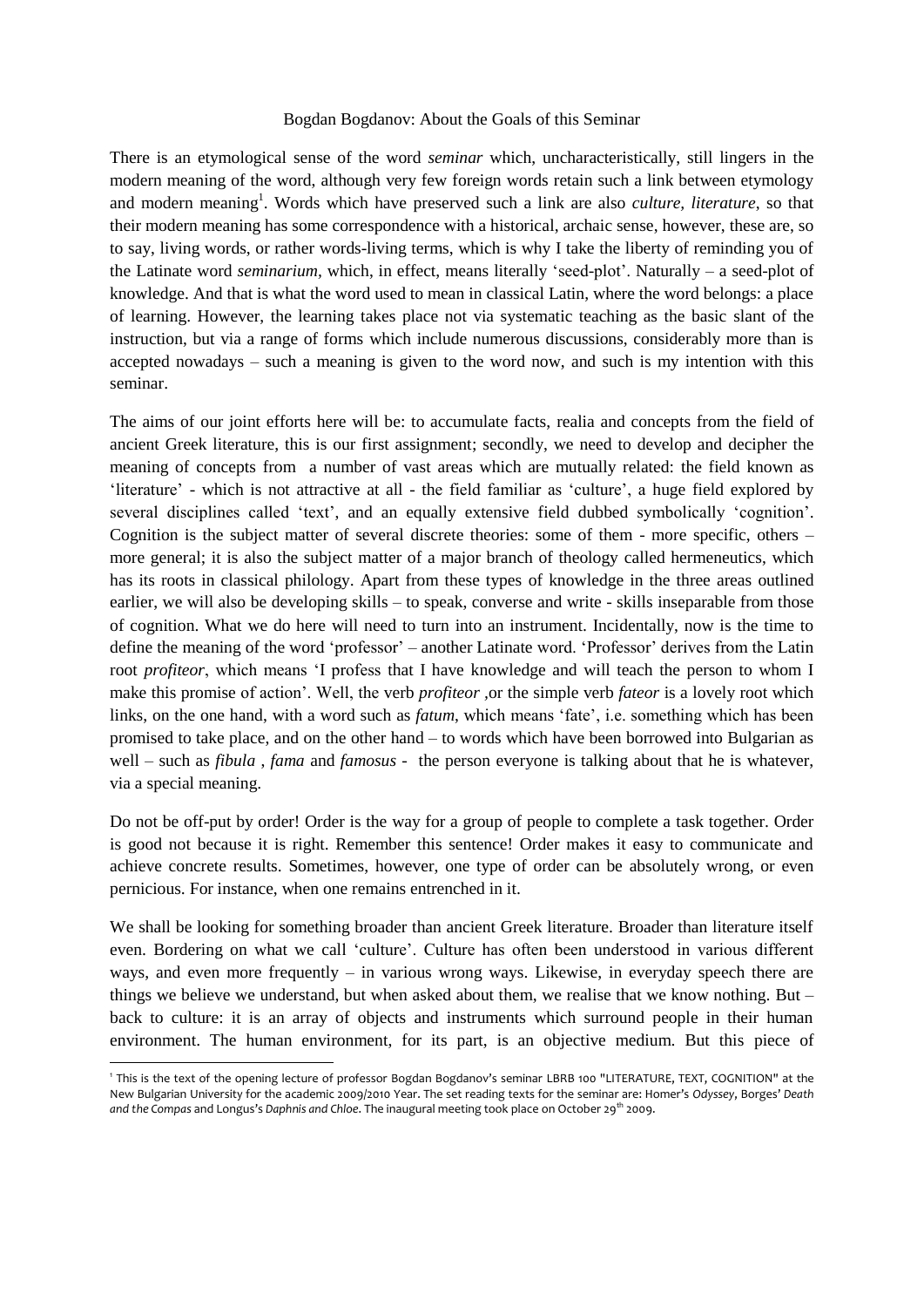knowledge is easy. There is more difficulty in another type of knowledge that already resembles theory. Why on Earth would a man need all these objects; why did he not remain stark naked, as he was before he became human? For a number of reasons but one of these reasons is never voiced and it is because man lives in society and living in society requires a lot of intermediaries to make a person's existence possible in a broader environment. Some of the intermediaries are animate; others are objects and things, belongings and tools. We dress because we are cold, but man never does something for a single reason – he also dresses to assume a social status. Our environment is one where intermediaries are essential. And objects are our intermediaries.

The cultural environment, or culture, is also a set of texts. All sorts of texts – printed texts, written texts, oral texts and many others. On the one hand, we have a text but a literary work is not the same as a literary text: it is something that builds on it.

The literary text is a specific type of text which has a multi-layered structure and a message that operates on many different levels; and this is what causes the greatest difficulty in understanding the literary text. Because when we say 'understanding', we mean 'clear understanding' and nothing is easier than saying what a literary text says clearly. For instance, 'love'!

I have already come across many people who have no doubt that they know what love is. However, I want us to feel the pleasure of those great literary texts which seem to give one message, but in this one message a number of others is inferred, messages which are too complex to present because part of them have already been inferred in the original text. For instance, with Herodotus – do we understand what Herodotus did not say, but was evident for everyone who heard him speak? Meanings ingrained in the text, but also - in the course of my own reading of the text and as I read, I think that the text means this …. and, I have no doubt in what I understand, so I say: "This is what the text says – and that is that". If you say something different, my reply is: "Believe what you will, we are different, each of us has their own right to form an opinion" and that is it, end of conversation. Culture is a system of texts, where each text is a constellation of meanings needed for the use of the person who understands them and employs them to create his own construct – that is what a text is about.

In order to have a literary text, we need a context which brings the text into existence and which remains quite discernible in the literary text. However, the context is also a text – it is a set of important issues taken for granted by a majority. We live in a human environment to the degree that this environment has an array of commonly valid conditions which can be expressed as a text, but we are aware of them and so they form our contextual environment. About the cultural environment we live in today – we can speak of it in terms of a context. This contextual environment constantly generates texts. And now I am going to say something that you have not heard before: literature is the way that a man escapes from his contextual environment and thus becomes somehow more universal. Of course, that is when a strong literary text has been created. Homer's Odyssey is connected with one type of context, pertaining to those times, and even - to later ancient times, however, it presents a powerful mechanism for escape from antiquity, before the rest of the world has taken place – and in that text the universality I mentioned becomes available. Each literary text is linked to its own historical context – this is true. Each literary text is unique. These two statements now stand in isolation from one another, but this should not stay so. Each quality literary text is simultaneously embedded in its own time and an escape mechanism into another time, because the above statements are the ones that create the temporal dimension. This is a principle which we shall try to get you to adopt. One can only adopt something that he has experienced personally.